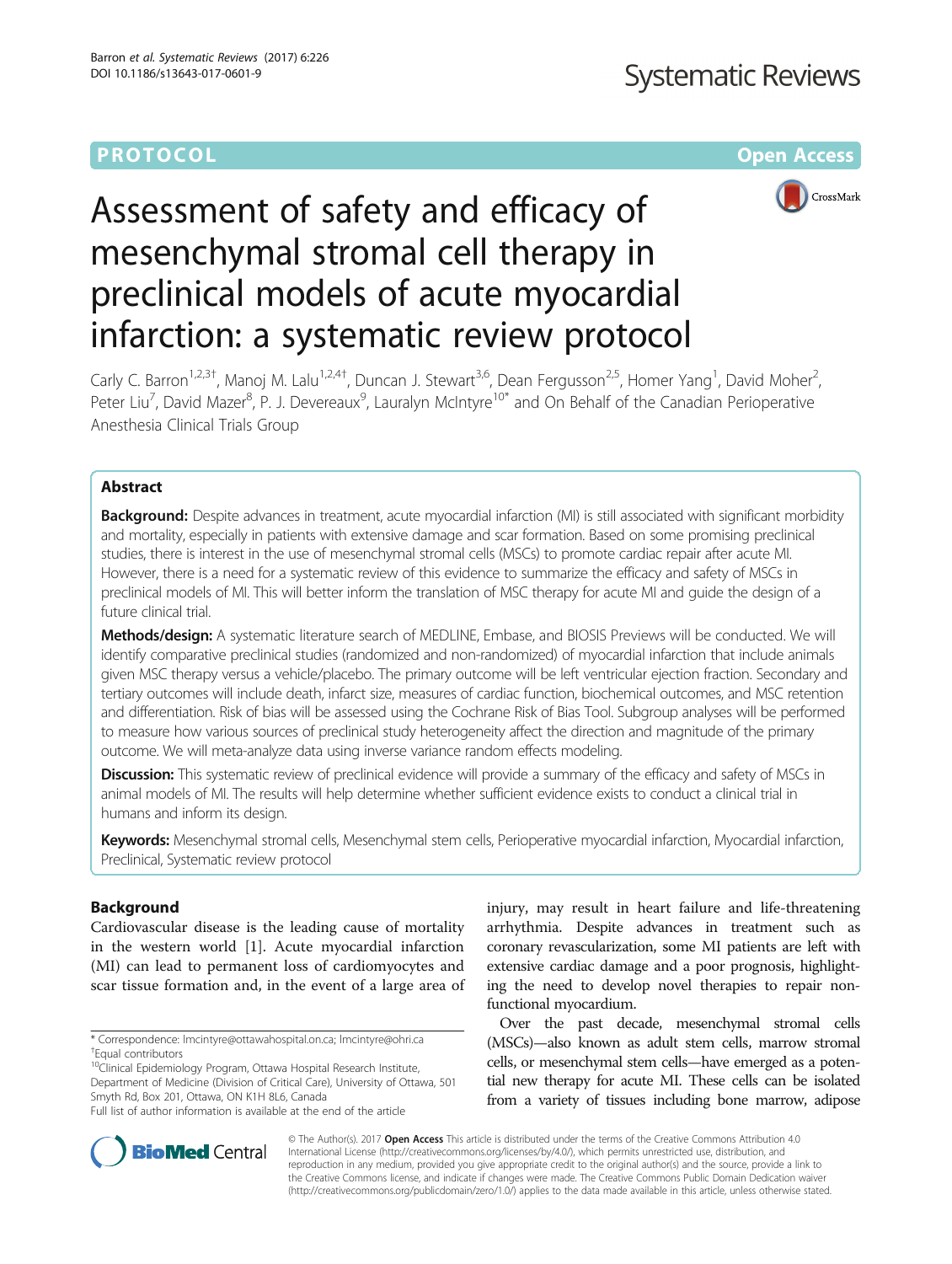tissue, and the umbilical cord and (because they appear to be relatively immune privileged) can be subsequently delivered as an allogeneic product to patients [\[2\]](#page-6-0). In individual studies using preclinical models of acute MI, MSCs have been demonstrated to augment tissue repair, improve cardiac function [[3](#page-6-0)], dampen the inflammatory response [\[4\]](#page-7-0), and potentially reduce mortality [\[5](#page-7-0)]. However, these preclinical studies have not been systematically summarized to examine the efficacy of these cells in acute MI. Members of our group and others have demonstrated that MSC therapy acts via a myriad of paracrine pathways to dampen inflammation and augment cytoprotection [\[6](#page-7-0)–[8](#page-7-0)]. Moreover, MSCs can improve cellular energetics by transferring mitochondria [\[9\]](#page-7-0). This is unlike drug-based therapeutics which largely act via "lock-and-key" mechanisms in which a specific substrate binds to a single active site matching its structure.

We are particularly interested in perioperative MI, which is an MI that occurs in the setting of inflammation and increased oxygen consumption induced by surgery [[10](#page-7-0), [11](#page-7-0)]. Perioperative MI is associated with poor outcomes, including a 30-day mortality of  $\sim$  12% (vs. 2% for postsurgical patients without perioperative MI) [[12\]](#page-7-0). Given the cytoprotective effects of MSCs, they may be particularly beneficial in the highly pro-inflammatory and catabolic setting of perioperative MI (see Fig. 1). Prior to considering a first-in-human clinical trial of MSC therapy for

perioperative MI, we propose a comprehensive synthesis of the published literature. These data will determine whether additional evidence gaps remain to warrant further preclinical work, as well as future directions of MI research.

The specific aims of this systematic review are as follows:

- 1. To systematically compare the efficacy and safety of MSC therapy versus control in preclinical MI. Our primary outcome is left ventricular ejection fraction. Secondary endpoints include death, other measures of cardiac function, inflammatory markers, and vessel density. Tertiary endpoints will include cellular retention and differentiation.
- 2. Threats to internal validity will be evaluated using a modified version of the Cochrane Risk of Bias Tool for preclinical studies [[13](#page-7-0)]. We will determine whether risk of bias influences the magnitude and direction of the primary endpoint.
- 3. External validity will be evaluated using subgroup analyses to measure how various sources of preclinical study heterogeneity (e.g., type of MI model, animal species, severity of MI) affect the direction and magnitude of the primary outcome.
- 4. Construct validity will be examined to evaluate the degree preclinical studies of MSC therapy for MI incorporate elements of clinical perioperative MI

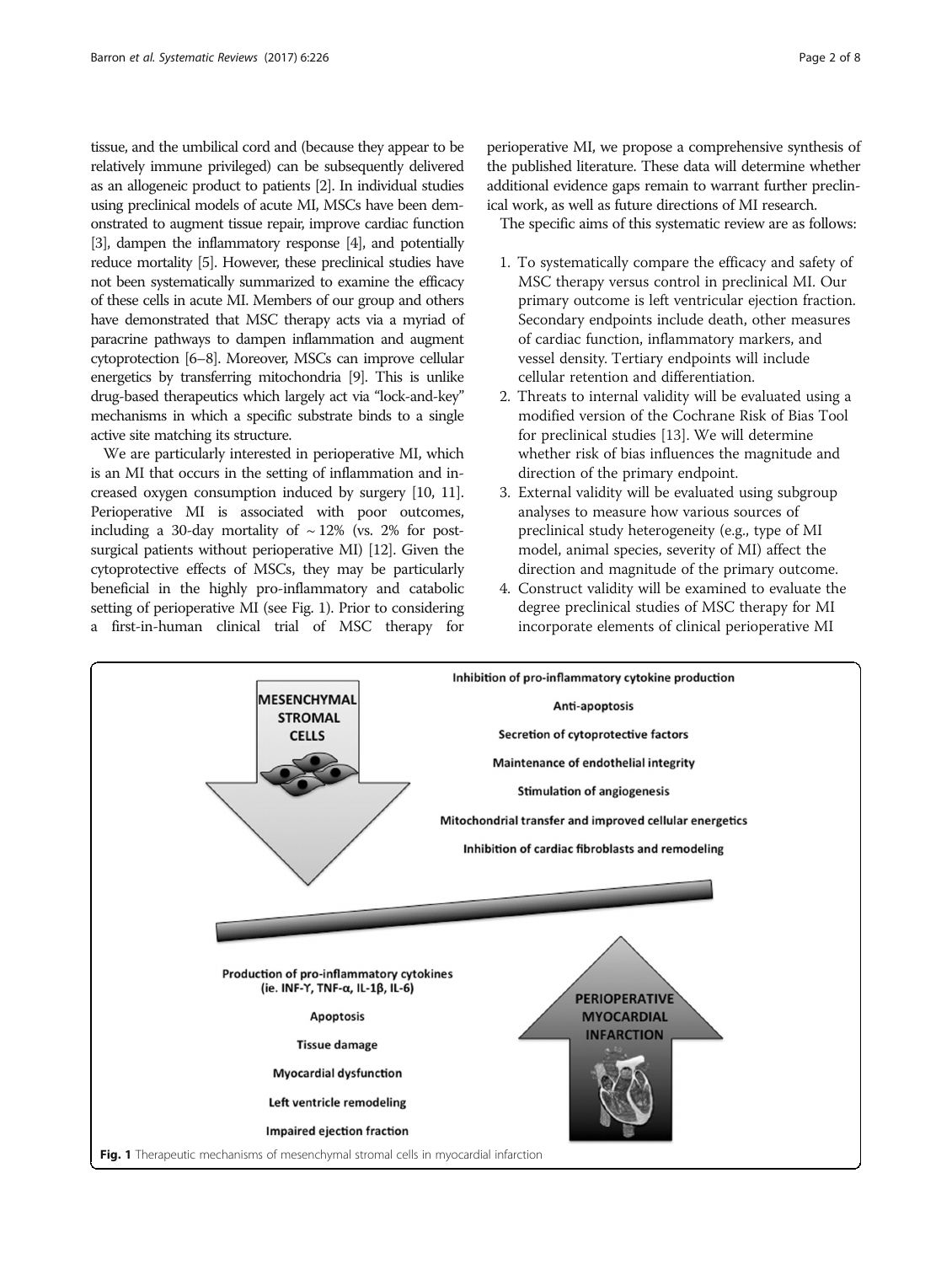(e.g., pathophysiological elements), as this will be the focus of our future clinical trial.

## Methods and design

## Protocol

This systematic review protocol is reported in accordance with the Preferred Reporting Items for Systematic Review and Meta-Analysis Protocols (PRISMA-P) reporting guidelines [[14\]](#page-7-0). A summary of the protocol will be listed on the Collaborative Approach to Meta-Analysis and Review of Animal Data from Experimental Studies (CAMARADES) website (<http://www.camarades.info>). The final review will be reported using the PRISMA guidelines [\[15](#page-7-0)].

## Data sources

We will search the following databases Ovid MEDLINE®, Ovid MEDLINE® In-Process & Other Non-Indexed Citations, Embase Classic + Embase, and BIOSIS. In addition, a manual review of the bibliographies of selected articles (e.g., reviews) will be performed.

### Search strategy

Search strategies will be developed by our research team in collaboration with an information specialist. Prior to final implementation, all strategies will undergo Peer Review of Electronic Search Strategies (PRESS) by another senior information specialist [[16](#page-7-0), [17\]](#page-7-0). Search strategies will use controlled vocabulary (e.g., Mesenchymal Stromal Cells) and keywords (e.g., MSCs) with adjustment for each database. We will apply preclinical filters to increase search efficiency [\[18](#page-7-0)–[20](#page-7-0)]. Duplicate citations will be removed. The example search strategy (see Additional file [1](#page-6-0)) was used to search in MEDLINE.

#### Eligibility criteria

Eligible studies include controlled comparative studies of preclinical MI or cardiac ischemia-reperfusion injury. We will include studies in which true randomization is performed using a method with a low risk of selection bias (such as computer random number generators and random number tables), as well as those that are quasi-randomized (i.e., by day of week or alternation) and non-randomized. This broad range of comparative studies will be included in order to answer our study question as terminology and methodology that is commonplace in clinical studies is not routinely employed in preclinical studies, and previous reviews have shown that randomization is reported in a third or less of animal studies [\[21](#page-7-0)]. Only peer-reviewed publications will be eligible with no restriction to publication year.

## Population

We will include all preclinical in vivo models of experimentally induced MI that mimic pathophysiological aspects of clinical MI (see Table 1). Included studies will be

|                         |  | <b>Table 1</b> Preclinical models of perioperative myocardial |  |
|-------------------------|--|---------------------------------------------------------------|--|
| infarction <sup>d</sup> |  |                                                               |  |

| Class                                   | Example                                                                    |
|-----------------------------------------|----------------------------------------------------------------------------|
| Ligation of the left<br>coronary artery | Open chest, closed chest                                                   |
| Ischemia-reperfusion                    | Global ischemia-reperfusion model                                          |
| Cryoinjury                              | Liquid nitrogen cooled copper probe used to<br>injure coronary vessel      |
| Microembolism                           | Injection of automicrothrombotic particulates<br>into coronaries           |
| Flectrocauterisation                    | Direct electorcauterization of a coronary vessel                           |
| Pharmacological<br>induction            | Isoproterenol                                                              |
| Genetic model                           | Watanabe heritable hyperlipidemic rabbits with<br>acute induced infarction |

<sup>a</sup> All included models must provide an anesthetic either pre-induction or concurrent with the induction of myocardial infarction

perioperative (i.e., anesthetic provided before or concurrent to acute MI). In vitro studies, ex vivo studies, and neonatal MI models will be excluded.

### Intervention

Studies using MSCs will be included; the International Society of Cellular Therapy consensus statement defining criteria for MSCs will be used as a guide [[22\]](#page-7-0). We will include MSCs from xenogeneic, syngeneic, or allogeneic sources of any tissue origin. All delivery routes, including direct myocardial injection, intravenous and intra-arterial, will be considered. To be eligible, MSCs must be administered as a pretreatment or no later than 7 days following the induction of MI. This timing has been chosen to reflect the possible interventional window for a perioperative clinical trial.

Our focus will be on non-manipulated cells as this will be the intervention in a potential future trial. We will exclude differentiated MSCs (e.g., differentiated into a myocyte), genetically engineered MSCs, and MSCs administered by a scaffold system. Studies using MSCs only modified for cellular identification (e.g., reporter gene systems or nanoparticles) will be included. We will also exclude studies that investigate another novel agent as a co-treatment.

#### Comparator

All studies with a control arm of animals that have had experimental MI or cardiac ischemia-reperfusion injury (diseased control animals) induced and were treated with placebo/vehicle will be included.

## **Outcomes**

## Primary endpoint

Left ventricular ejection fraction (LVEF), measured as a continuous variable at specific time points after MSC or control intervention, will be the primary endpoint. LVEF is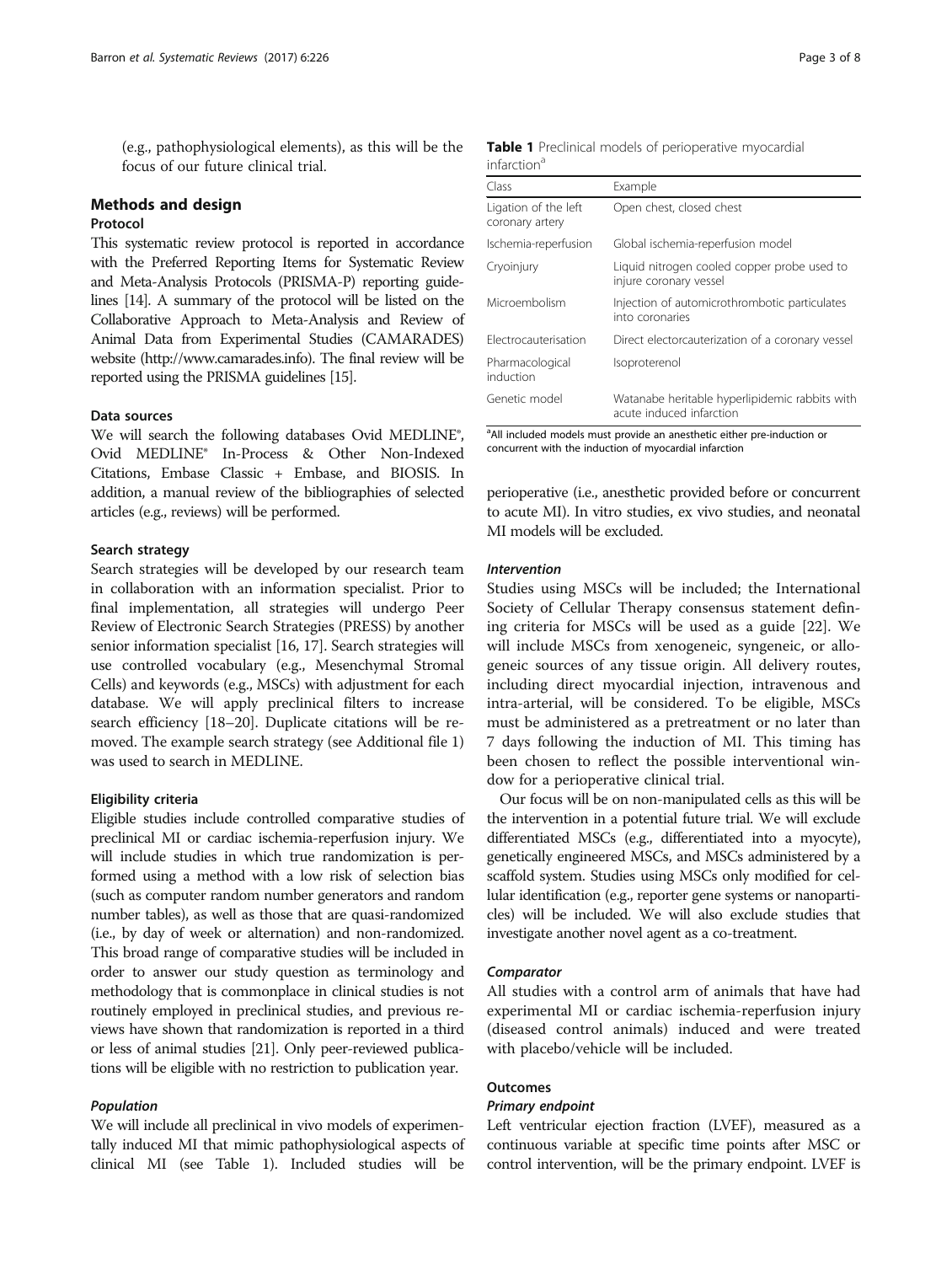a clinically meaningful endpoint since it has been linked to mortality following MI [\[23](#page-7-0)]. Physiologically, LVEF determines stroke volume, which together with heart rate determines cardiac output. It is also a feasible outcome as it is the most commonly reported cardiac function measure in preclinical studies [[24](#page-7-0), [25](#page-7-0)]. Various techniques are used to measure LVEF including two- or three-dimensional echocardiography, magnetic resonance imaging, and computed tomography. In our review, we will include and describe all techniques of LVEF measurement.

## Secondary outcomes

Secondary outcomes will be a combination of dichotomous and continuous measures. A detailed listing of secondary/ tertiary outcomes is provided in Table 2. Given the large number of outcomes, these results will be considered exploratory and interpreted cautiously. Secondary endpoints will include measures of cardiac function by

Table 2 A priori defined secondary and tertiary outcome measures

| Outcomes                    | Comments and/or Examples of specific measures                                       |  |  |  |
|-----------------------------|-------------------------------------------------------------------------------------|--|--|--|
| Secondary outcomes:         |                                                                                     |  |  |  |
| Death                       | Rarely used an outcome due to ethical concerns<br>regarding animal welfare          |  |  |  |
| Infarct size                | Variety of quantifiable techniques (e.g. histological<br>staining, nuclear imaging) |  |  |  |
| Cardiac                     | Echocardiography                                                                    |  |  |  |
| function                    | cardiac output                                                                      |  |  |  |
|                             | left ventricle end diastolic diameter                                               |  |  |  |
|                             | left ventricle end systolic diameter                                                |  |  |  |
|                             | fractional shortening                                                               |  |  |  |
|                             | Cardiac catheterization                                                             |  |  |  |
|                             | cardiac output                                                                      |  |  |  |
|                             | left ventricular end diastolic pressure                                             |  |  |  |
|                             | left ventricular end systolic pressure                                              |  |  |  |
|                             | mean pulmonary artery pressure                                                      |  |  |  |
|                             | right atrial pressure                                                               |  |  |  |
| Biochemical                 | Proinflammatory cytokines                                                           |  |  |  |
| outcomes                    | interleukin-1beta, 6                                                                |  |  |  |
|                             | tumour necrosis factor-alpha                                                        |  |  |  |
|                             | Anti-inflammatory cytokines                                                         |  |  |  |
|                             | interleukin-10                                                                      |  |  |  |
|                             | transforming growth factor-beta1, 2, 3                                              |  |  |  |
| Vessel density              | Histological staining and quantification of vessels in<br>cardiac tissue            |  |  |  |
| Tertiary outcomes:          |                                                                                     |  |  |  |
| Cellular<br>retention       | Imaging and quantification of labelled cells in host<br>tissue                      |  |  |  |
| Cellular<br>differentiation | Measurement of cardiac troponin in donor cells<br>retained in host tissue           |  |  |  |

echocardiography (e.g., cardiac output, fractional shortening, left ventricle end diastolic diameter, left ventricle end systolic diameter) and cardiac catheterization (e.g., left ventricular end diastolic pressure, left ventricular end systolic pressure, mean pulmonary artery pressure, right ventricular systolic pressure), biochemical outcomes (e.g., cytokines), infarct size, and vessel density. These measurements will provide additional support as to whether MSCs preserve ventricular function and prevent the pathological remodeling that occurs after MI. Furthermore, data on biochemical markers will help elucidate the role MSC therapy plays in regulating cellular and molecular mechanisms involved in the pro-inflammatory state following MI. Death will also be recorded; however, few studies use this endpoint due to considerations for animal welfare [\[26\]](#page-7-0). The occurrence of adverse events/negative effects with MSC administration will be recorded.

#### Tertiary outcomes

Tertiary endpoints will include MSC retention and differentiation (see Table 2). While our primary and secondary endpoints focus on measures that evaluate the efficacy of MSCs, the homing and potential differentiation of MSCs in myocardial tissue is also of interest.

## Timing

The primary outcome of left ventricle ejection fraction and secondary biochemical outcomes and death will be collected at baseline,  $< 6$  h,  $6-24$  h,  $> 24-72$  h,  $> 72$  h-1 week,  $> 1-3$  weeks,  $> 3-4$  weeks, and  $> 4$  weeks after the administration of MSCs versus controls. These detailed intervals reflect the evolution of inflammation and remodeling in MI, described by our group and others [\[27](#page-7-0)–[31](#page-7-0)]. In preclinical models of myocardial infarction, robust increases in expression of cytokines such as TNF-α, IL-1β, and IL-6 have been noted immediately after myocardial injury and up to 24 h later [\[32\]](#page-7-0). This is followed by a chronic remodeling phase in which cardiomyocytes are replaced by granulation tissue and a scar is formed at the infarct. Scar formation has been demonstrated by approximately day 14 post-infarct in mice, while a canine infarct is still evolving at this time point [\[29](#page-7-0)]. Therefore, our prespecified time intervals will capture outcomes during the post-infarct inflammatory response and repair of cardiac function in both small and large animal models of MI. All other secondary outcomes of cardiac function and tertiary outcomes of retention and engraftment will be collected at the latest time point, > 4 weeks after administration, to capture these measurements after the proinflammatory state and repair has occurred.

#### Study selection and data extraction

Studies will be screened independently by two reviewers using dedicated cloud-based software (DistillerSR, Evidence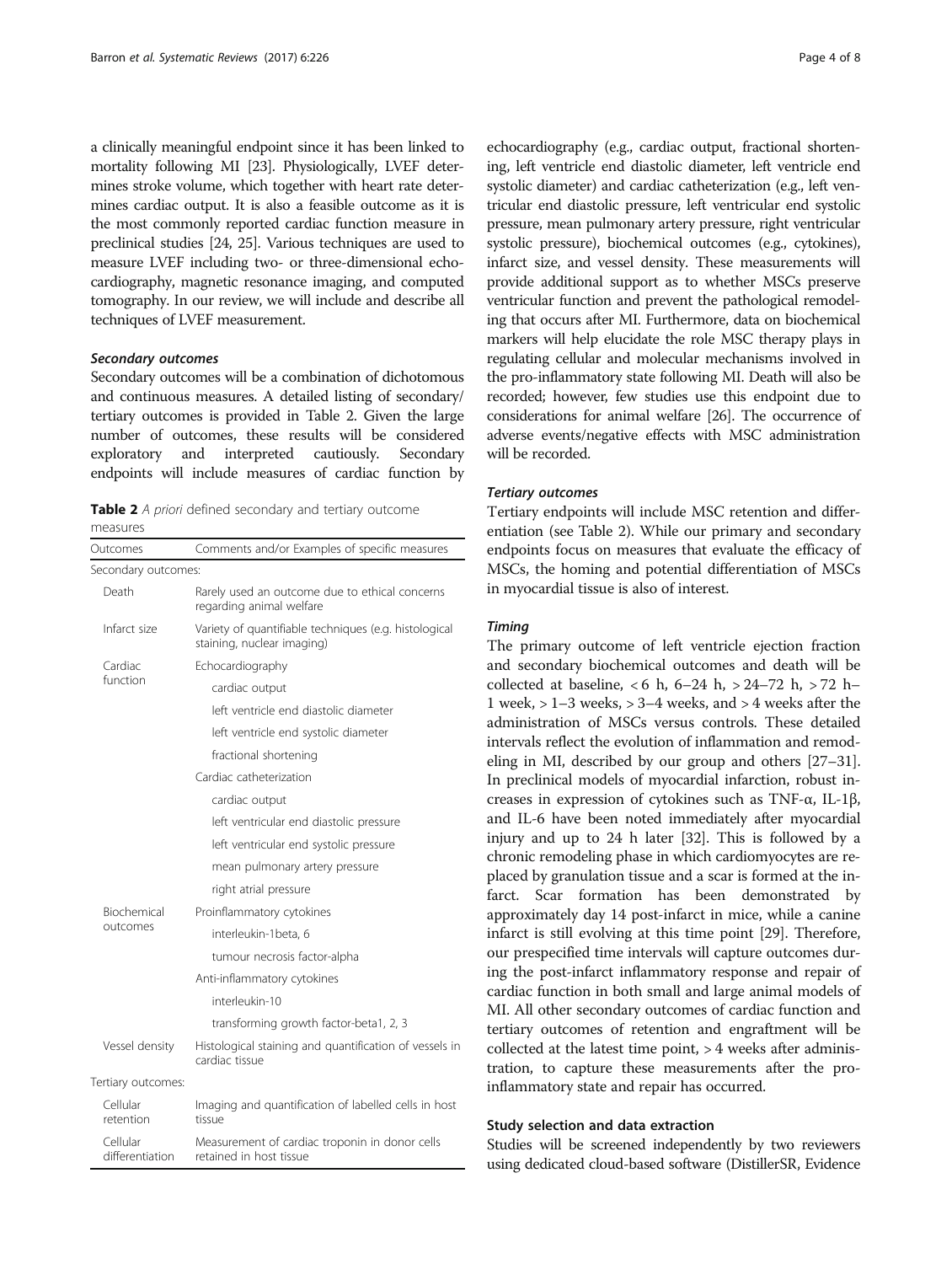Partners, Ottawa, Canada). Using the previously described a priori inclusion criteria, first level screening (title/abstract) will be liberal with both reviewers needed to exclude an article and one reviewer needed to include. We will be using an accelerated screening method for the title and abstracts in which the second reviewer will review records excluded by the first reviewer [\[33](#page-7-0)]. Second level screening (full study) will be performed independently in duplicate. If there are disagreements, the two individuals involved will review the case. If they cannot come to an agreement, a senior team member will provide the final decision. Reasons for exclusion will be recorded to enable a transparent selection process [\[34, 15\]](#page-7-0).

Information from included studies will be collected on electronic data extraction forms. General categories include study characteristics (e.g., design), study population (e.g., species), MI model (e.g., cryoinjury), intervention and comparison (e.g., MSC dose), co-interventions (e.g., immunosuppressants, antibiotics, and cardiac medications), and preclinical outcomes (e.g., ejection fraction). Data extraction forms will be prepared a priori, and a calibration exercise will pilot five studies to refine the forms and ensure inter-rater consistency. Examples of data collection elements can be seen in Table 3.

## Risk of bias assessment

As there is no validated tool to assess risk of bias in animal studies, we will describe potential biases using a modified version of The Cochrane Risk of Bias Assessment Tool [[13](#page-7-0)]. Items include concealment of allocation, random sequence generation, blinding of personnel and endpoint measurements, and completeness of endpoint reporting. We will include additional domains relevant to animal studies such as source of funding, conflict of interest, sample size calculations, similarity of groups or adjustment for confounders at baseline, random housing of animals, and animal selection at random for outcome assessment. Risk of bias assessment will be carried out in duplicate by two independent reviewers. Disagreements will be resolved using the same process listed above. Each criterion will be assigned a value of low, high, or unclear risk of bias for each included study. A summary for all included studies will be presented in a table format. We have planned an analysis to determine the effects of high vs. low risk of bias on the effect size of the primary outcome.

## Assessment of external and construct validity

In preclinical studies, external validity describes the ability to generalize findings to different experimental conditions. External validity will be assessed by subgroup analysis of the primary outcome based on species, strain, age, sex, presence of intercurrent illness, MI model, ischemic time (if an ischemia-reperfusion model), MSC source (animal/tissue), timing of MSC administration (pretreatment vs. rescue)

| Table 3 A priori defined data collection elements |  |
|---------------------------------------------------|--|
|---------------------------------------------------|--|

| Data collection<br>element      | Items                                                                            |
|---------------------------------|----------------------------------------------------------------------------------|
| Study<br>Characteristics        | Author                                                                           |
|                                 | Year of publication                                                              |
|                                 | Funding support                                                                  |
|                                 | Country                                                                          |
|                                 | Study design                                                                     |
|                                 | Total number of animals used                                                     |
|                                 | N per independent intervention group                                             |
|                                 | Species                                                                          |
|                                 | Strain                                                                           |
|                                 | Gender                                                                           |
|                                 | Weight                                                                           |
|                                 | Mean age                                                                         |
|                                 | MI model (i.e. LAD ligation, ischemia reperfusion,<br>cryoinjury, microembolism) |
|                                 | Intercurrent illness of animal                                                   |
|                                 | Anesthetic administered                                                          |
| Intervention<br>Characteristics | Route of MSC delivery (intravenous, intracoronary,<br>intramyocardial)           |
|                                 | Timing of MSC delivery                                                           |
|                                 | Frequency of MSC delivery                                                        |
|                                 | Source of MSCs (syngenic, allogeneic, xenogenic)                                 |
|                                 | Tissue origin of MSCs (bone marrow, adipose,<br>Wharton's jelly)                 |
|                                 | Condition of MSCs (fresh, cryopreserved)                                         |
|                                 | Vehicle                                                                          |
|                                 | Defining criteria for MSCs                                                       |

administration route, type of control, use of co-interventions (antibiotic, immunosuppressant, antihypertensive, statin, βblocker, antiplatelet, anticoagulant therapies, all yes vs. no), and single versus multicenter study. Given the large number of analyses planned, they will be used in an exploratory manner and the results interpreted with caution. Examining the effect of differences in experimental design will inform aspects of a future clinical trial.

In preclinical studies, construct validity refers to the extent an animal model corresponds to the clinical entity it is intended to represent [\[35\]](#page-7-0). Construct validity will be assessed in relation to the extent the experimental systems model the clinical entity of perioperative MI using a framework based on expert opinion (see Table [4](#page-5-0)). It will help determine whether the included studies enable reliable causal inference and generalization to a potential clinical study of MSCs for perioperative MI.

## Strategy for data synthesis

Search results will be presented in a PRISMA study flow diagram [\[15](#page-7-0)]. Categorical variables will be summarized by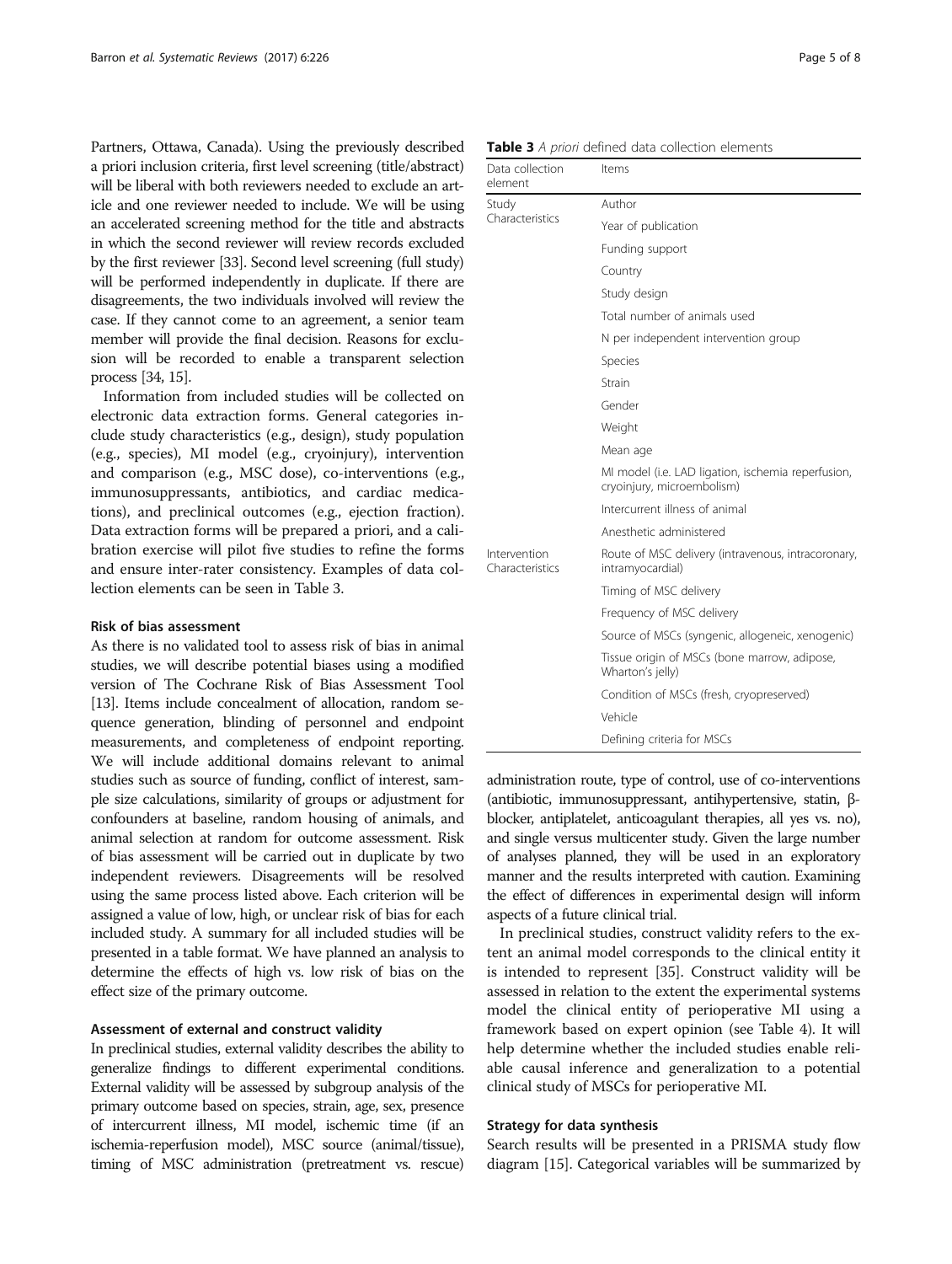<span id="page-5-0"></span>Table 4 Checklist of construct validity for preclinical perioperative myocardial infarction (PeriopMI)

| Construct                         | Criteria from                                                                  | penoperative impocaraial imaletion (i chopivil)<br>Specific                                                                                                                                                              | Justification                                                                                                               | Yes/ |
|-----------------------------------|--------------------------------------------------------------------------------|--------------------------------------------------------------------------------------------------------------------------------------------------------------------------------------------------------------------------|-----------------------------------------------------------------------------------------------------------------------------|------|
| validity<br>domain                | guidelines <sup>a,b</sup>                                                      | application to<br>PeriopMI                                                                                                                                                                                               |                                                                                                                             | No   |
| Animal<br>Subjects                | Matching<br>model to age<br>of patients in<br>clinical setting                 | Middle aged to<br>elderly animal<br>model used                                                                                                                                                                           | Incidence of<br>PeriopMI<br>increases over<br>age 50; age<br>$>75$ is an<br>independent<br>risk factor for<br>PeriopMI [46] |      |
|                                   | Matching<br>model to co-<br>morbidities in<br>clinical setting                 | Animal model<br>has $\geq$ 1 co-<br>morbidity risk<br>factor for<br>PeriopMI, either<br>chronic or<br>acute (e.g.<br>atherosclerosis,<br>diabetes,<br>chronic kidney<br>disease,<br>hypotension,<br>acute blood<br>loss) | Co-morbidities<br>listed are<br>independent<br>risk factors for<br>PeriopMI [47]                                            |      |
| Outcome<br>Measures               | Matching of<br>outcome<br>measure to<br>clinical setting                       | Late outcome<br>measures<br>performed (e.g.<br>>3 weeks<br>when scar<br>formation and<br>acute changes<br>are complete)                                                                                                  | A longer<br>follow-up<br>duration may<br>reflect chronic<br>effects of an<br>acute therapy<br>for PeriopMI                  |      |
| Modeling of<br>Disease            | Matching<br>model to<br>human<br>manifestation<br>of disease                   | Model reflects<br>elements of<br>Type 1 MI (e.g.<br>plaque rupture)<br>and/or Type 2<br>(e.g. supply<br>demand<br>imbalance)                                                                                             | Clinical PeriopMI<br>displays aspects<br>of Type 1 and<br>Type 2 MI [30,<br>421                                             |      |
|                                   |                                                                                | A pro-<br>inflammatory<br>state is<br>reported                                                                                                                                                                           | Clinical<br>PeriopMI has a<br>large<br>inflammatory<br>burden [19]                                                          |      |
| Administration<br>of Intervention | Treatment<br>response<br>along<br>mechanistic<br>pathway                       | Therapy given as<br>a pretreatment<br>(i.e. preventative)<br>or within the first<br>48 h after<br>anesthesia                                                                                                             | Majority of<br>PeriopMI<br>occurs within<br>the first 48 h<br>after surgery                                                 |      |
| Environment                       | Address<br>confounds<br>associated<br>with setting,<br>experimental<br>setting | Post-operative<br>analgesia<br>provided                                                                                                                                                                                  | Inadeqaute<br>post-operative<br>analgesia<br>increases<br>systemic<br>inflammation                                          |      |

Abbreviations: MI myocardial infarction, PeriopMI perioperative myocardial infarction

<sup>a</sup>Recommendations to reduce threats to construct validity were identified by Henderson et al. [\[19](#page-7-0)]

Construct validity criteria suggested by ≥40% of included guidelines included in checklist

frequencies/percentages, and continuous variables will be summarized by means and standard deviations or median and interquartile ranges, depending on data distribution.

Dichotomous endpoints (e.g., death) from each included study will be pooled and described as odds ratios and 95% confidence intervals. Results from outcomes with discrete data will be pooled, and meta-analysis will be performed with inverse variance random effects modeling. Continuous endpoints will be pooled using the ratio of weighted means method with inverse variance random effects modeling [\[36\]](#page-7-0). Ratio of means allows for pooling of outcomes expressed in different units and comparisons of effect sizes across interventions. As ratio of means is well suited for the small sample sizes of animal studies, and provides a result in a form similar to a risk ratio, we have chosen this method because of its simplified clinical interpretation. Statistical heterogeneity will be examined using  $I^2$ tests with 95% uncertainty intervals [[37\]](#page-7-0). Planned sensitivity analyses will examine heterogeneity of the primary outcome. These will be carried out according to risk of bias assessments. Selective outcome reporting will be assessed using the excess significance test (comparing the expected percentage of significant results vs. actual reported effects) [[38](#page-7-0)]. An evaluation for the presence of publication bias will be conducted with funnel plot techniques and Egger's regression test [[39\]](#page-7-0).

#### Knowledge translation

Several knowledge users of the results of this systematic review have been identified. These include the Canadian Perioperative Anesthesia Clinical Trials (PACT) Group, a network of academic perioperative medicine researchers that develop team-based approaches to investigate perioperative clinical and basic science questions ([www.canadianpact.ca\)](http://www.canadianpact.ca). Our other knowledge users include the Canadian Council on Animal Care, Canadian Society for Atherosclerosis Thrombosis, and Vascular Biology ([www.csatvb.ca\)](http://www.csatvb.ca) and the Stem Cell Foundation of Canada [\(www.stemcellfoundation.ca](http://www.stemcellfoundation.ca)). Through these users, our research will reach key perioperative researchers, preclinical and translational scientists, and health professionals as well as the lay community.

This work will identify gaps in the current knowledge of MSC therapy of MI. Publication of our results will also identify potential future directions of MSC for MI research as they specifically relate to perioperative MI. Most importantly, the publication of key findings of the review and meta-analysis will directly inform a potential clinical trial.

## **Discussion**

This review proposes to systematically identify and summarize preclinical evidence that exists regarding MSC therapy in myocardial infarction models, using a rigorous methodology. We will assess the effect of MSC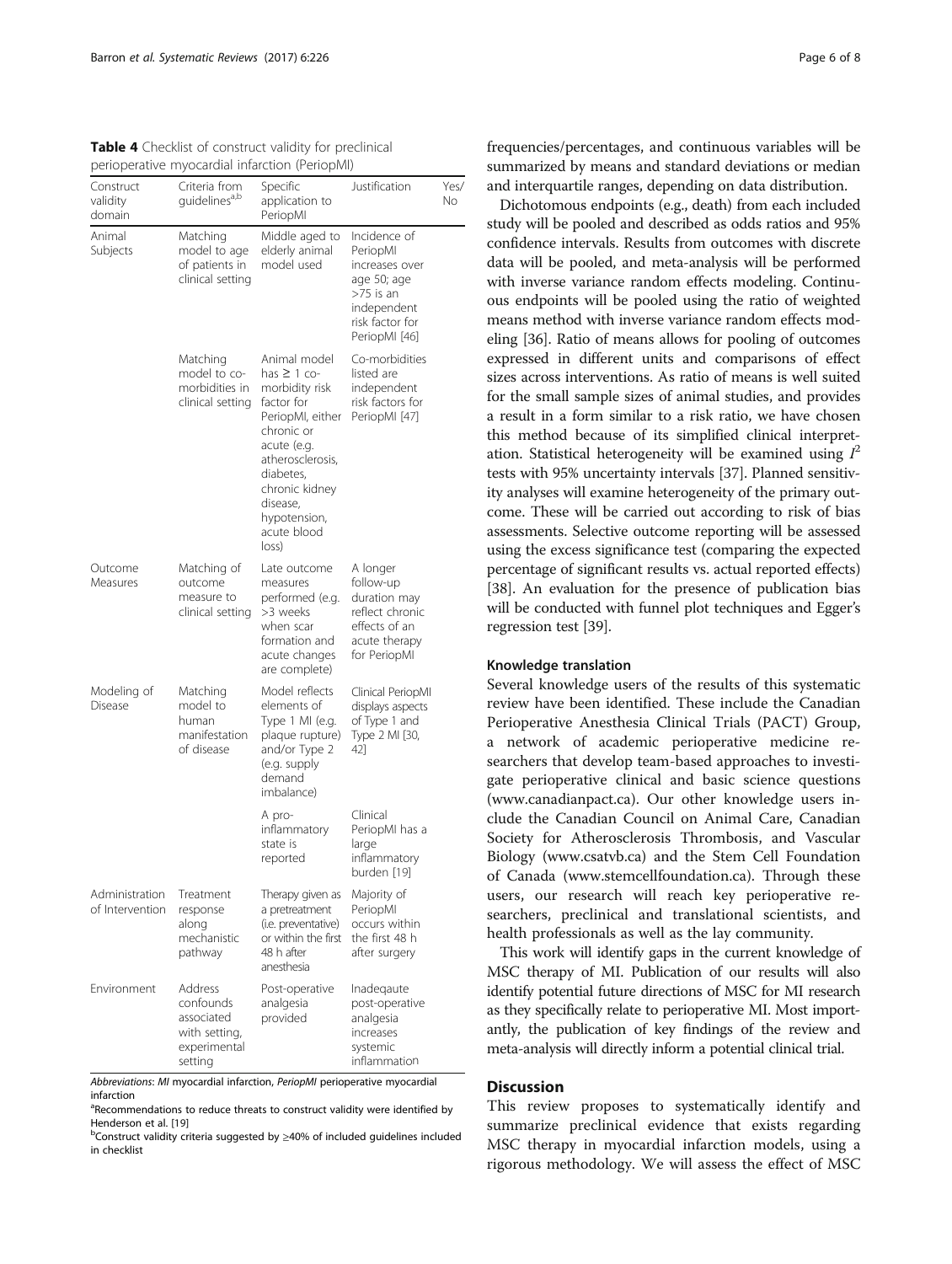<span id="page-6-0"></span>therapy on clinically important outcomes including cardiac function, infarct size, inflammation, and death.

In our pilot searches, we have identified two published preclinical reviews that investigated stem cells in both acute and chronic ischemia models [[24](#page-7-0), [25\]](#page-7-0). Our proposed preclinical review differs significantly from these studies in several respects. Both previous studies combined results from various stem cell types and were restricted to large animal models, whereas our review will focus on MSCs and consider both small and large animal models. The search strategies used in these papers identified 39 studies that used MSCs; however, based on our pilot search using a comprehensive strategy, we have identified approximately 200 studies to be included in our review. Most importantly, the data from these reviews included cell therapy for chronic heart failure (48% of studies); therapy of established chronic heart failure has little construct validity for the acute treatment of MI. Thus, our review will provide novel evidence to determine if a clinical study of MSCs for MI is warranted.

Given that less than 5% of high impact preclinical reports are clinically translated [[40\]](#page-7-0) and only 11% of clinically tested agents receive licensing, rigorous appraisal of preclinical data is needed prior to clinical testing of novel therapeutics. Historically, failed translation (preclinical to clinical) of specific therapies for stroke [[41](#page-7-0)] and heart failure [[42](#page-7-0)] could have been predicted by systematic reviews of animal data. Thus, our review is critical prior to conducting a resource intensive trial.

Furthermore, since the design of these preclinical studies wil include administration of anesthetic and disease induction that likely differs from spontaneous MI, this review also provides a unique opportunity to determine if MSCs may have efficacy in clinical perioperative MI. This question is of particular interest to our group as therapies that are effective in prevention of nonoperative MI have failed to show benefit in perioperative MI [[43](#page-7-0)–[45\]](#page-7-0) and there are currently few therapies for established perioperative MI. Given what is known about the mechanism of action of MSCs, they may be highly effective in the pro-inflammatory state that occurs with perioperative MI.

In summary, this review will be the first to provide an estimate of efficacy and safety of MSC therapy in preclinical models of MI. This will ultimately help determine whether sufficient evidence exists to support a first-in-human evaluation of MSC therapy for perioperative MI. Additionally, the results of this study will identify knowledge gaps and potential future areas of study in MI research.

# Additional file

[Additional file 1:](dx.doi.org/10.1186/s13643-017-0601-9) Description: representative search strategy. (DOCX 13 kb)

#### Abbreviations

LVEF: Left ventricular ejection fraction; MI: Myocardial infarction; MSCs: Mesenchymal stromal cells

#### Acknowledgements

CB was funded by a Faculty of Medicine Canadian Institutes of Health Research Summer Studentship and an Undergraduate Research Opportunity Award both from the University of Ottawa, ON, Canada. MML was a post-doctoral fellow supported by the Heart and Stroke Foundation of Canada and The Ottawa Hospital Anesthesia Alternate Funds Association. We thank Risa Shorr (Librarian and Information Specialist, The Ottawa Hospital, Ottawa, ON, Canada) for providing assistance with the generation of a systematic search strategy.

#### Funding

This work received no external funding.

#### Availability of data and materials

Not applicable

#### Authors' contributions

MML, LM, and CCB conceived the study design and were responsible for the initial drafting and manuscript revisions. DJS, DF, HY, DMo, PL, DMa and PJD provided critical feedback for protocol development and the final manuscript. MML is the guarantor of the review. All authors read and approved the final manuscript.

#### Ethics approval and consent to participate

Not applicable.

#### Consent for publication

Not applicable.

#### Competing interests

David Moher is the chief editor of Systematic Reviews. Duncan Stewart is the President CEO of Northern Therapeutics. The remaining authors have no competing interests to declare.

#### Publisher's Note

Springer Nature remains neutral with regard to jurisdictional claims in published maps and institutional affiliations.

#### Author details

<sup>1</sup>Department of Anesthesiology and Pain Medicine, The Ottawa Hospital Ottawa, Canada. <sup>2</sup>Blueprint Translational Research Group, Clinical Epidemiology Program, Ottawa Hospital Research Institute, Ottawa, Canada. 3 Department of Medicine, McMaster University, Hamilton, Canada. 4 Regenerative Medicine Program, Ottawa Hospital Research Institute, Ottawa, Canada. <sup>5</sup> Department of Epidemiology & Community Medicine, University of Ottawa, Ottawa, Canada. <sup>6</sup>Department of Cell and Molecular Medicine, University of Ottawa, Ottawa, Canada. <sup>7</sup>The Ottawa Heart Institute, Ottawa, Canada. <sup>8</sup>Department of Anesthesia, St. Michael's Hospital, University of Toronto, Toronto, Canada. <sup>9</sup> Population Health Research Institute, David Braley Cardiac, Vascular, and Stroke Research Institute, McMaster University, Hamilton, Canada. <sup>10</sup>Clinical Epidemiology Program, Ottawa Hospital Research Institute, Department of Medicine (Division of Critical Care), University of Ottawa, 501 Smyth Rd, Box 201, Ottawa, ON K1H 8L6, Canada.

#### Received: 16 November 2016 Accepted: 2 October 2017 Published online: 07 November 2017

#### References

- 1. Writing Group Members, Mozaffarian D, Benjamin EJ, et al. Heart disease and stroke statistics—2016 update: a report from the American Heart Association. Circulation. 2016;133:e38–60.
- 2. Lalu MM, McIntyre L, Pugliese C, et al. Safety of cell therapy with mesenchymal stromal cells (SafeCell): a systematic review and meta-analysis of clinical trials. PLoS One. 2012;7:e47559.
- 3. Cashman TJ, Gouon-Evans V, Costa KD. Mesenchymal stem cells for cardiac therapy: practical challenges and potential mechanisms. Stem Cell Rev. 2013;9:254–65.